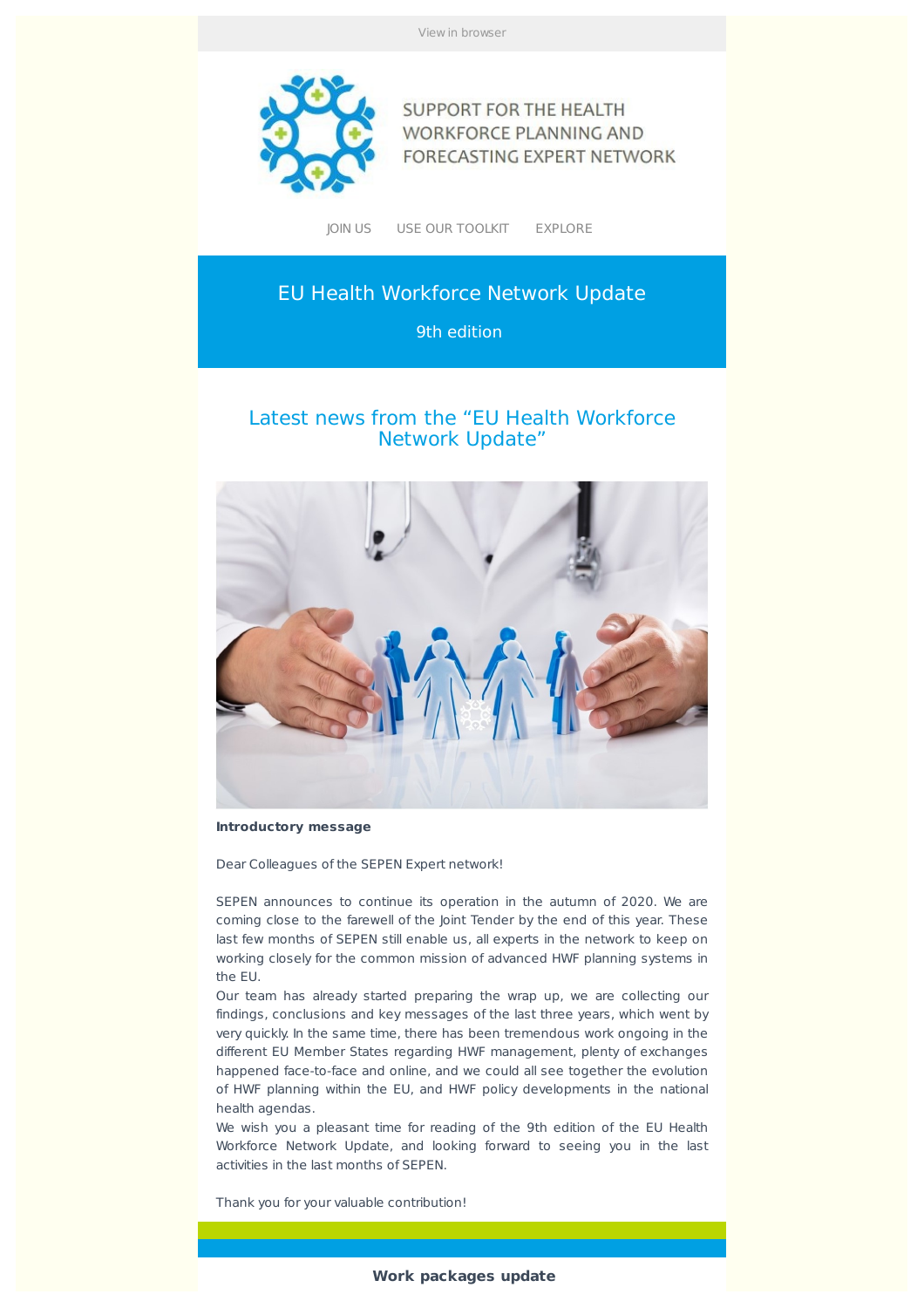#### **Health Workforce Planning and Forecasting Expert Network**

SEPEN joint tender organised two webinars in summer 2020, and one on the 2nd of September 2020.

The 9th webinar of SEPEN was organised on the 17th of June focusing on "What are the preliminary lessons of the COVID-19 pandemic for health workforce planning?"

Most health professionals have had to face the COVID-19 pandemic with no comparable prior experience. In some countries, the coronavirus spread early, leaving systems little time to prepare. Others were able to learn from the health systems which were affected first. In terms of health workforce policy and planning, the pandemic posed challenges in terms of healthcare for all systems, i.a. the availability of health professionals with suitable skills to deal with the pandemic. With Italy being one of the countries affected early and severely, the experience of Italian health professionals is of great value to understanding the effects of the pandemic on the workforce. Therefore, **Ms Enrica Capitoni, Ms Monica Casati and Ms Simonetta Cesa** from the Department for Research, Education and Development of the Papa Giovanni XXIII hospital in Bergamo were invited to open the webinar.

## The 10th webinar was held on the 24th of July this time the focus was: "Mapping national health workforce planning and policy in EU: where do we go from here?"

The SEPEN joint tender was tasked with the mapping of national health workforce policies in the EU and the UK. The exercise was led by KU Leuven and Semmelweis University and resulted in the creation of country fiches and online appendices outlining each country's health workforce density and mobility, current policy framework and planning tools, as well as data collection mechanisms. They are intended to advance the discussion both at national and EU level. The webinar therefore presented the results of the mapping exercise and launched the debate with knowledge brokers from national level and international experts.

SEPEN Project manager **Dr Eszter Kovacs**, from Semmelweis University provided the background and the first results on the mapping exercise, after which the webinar focused on the experiences and results of two of the participating countries in order to provide some clear examples of the challenges and successes, by **Ms Maria Filina-Kossatšova**, Analyst, Health Board of Estonia, and **Prof. Dr Ronald Batenburg**, Programme coordinator for Health Workforce and Organisation Studies at the Netherlands Institute of Health Services Research (NIVEL) and Professor at the Sociology Department of the Radboud University Nijmegen. As a closing part, the international perspective was disputed by **Mr Gaetan Lafortune**, Senior Economist, Health Division, from the Organisation for Economic Cooperation and Development (OECD).

The 11th webinar of SEPEN was held on the 2nd of September 2020, with the focus on:

"Supply <sup>=</sup> demand? How to optimise health workforce planning baselines"

**Prof. Luís Lapão** from the IHTM Portugal shared a presentation on how to rethink approaches to health workforce planning and improve its outcomes. He argued that health workforce planning needs to move beyond the concept of shortage based purely on numbers and take in consideration both a health system's organisation and health workforce performance. To achieve this, management is key, for example in order to consider the automation of some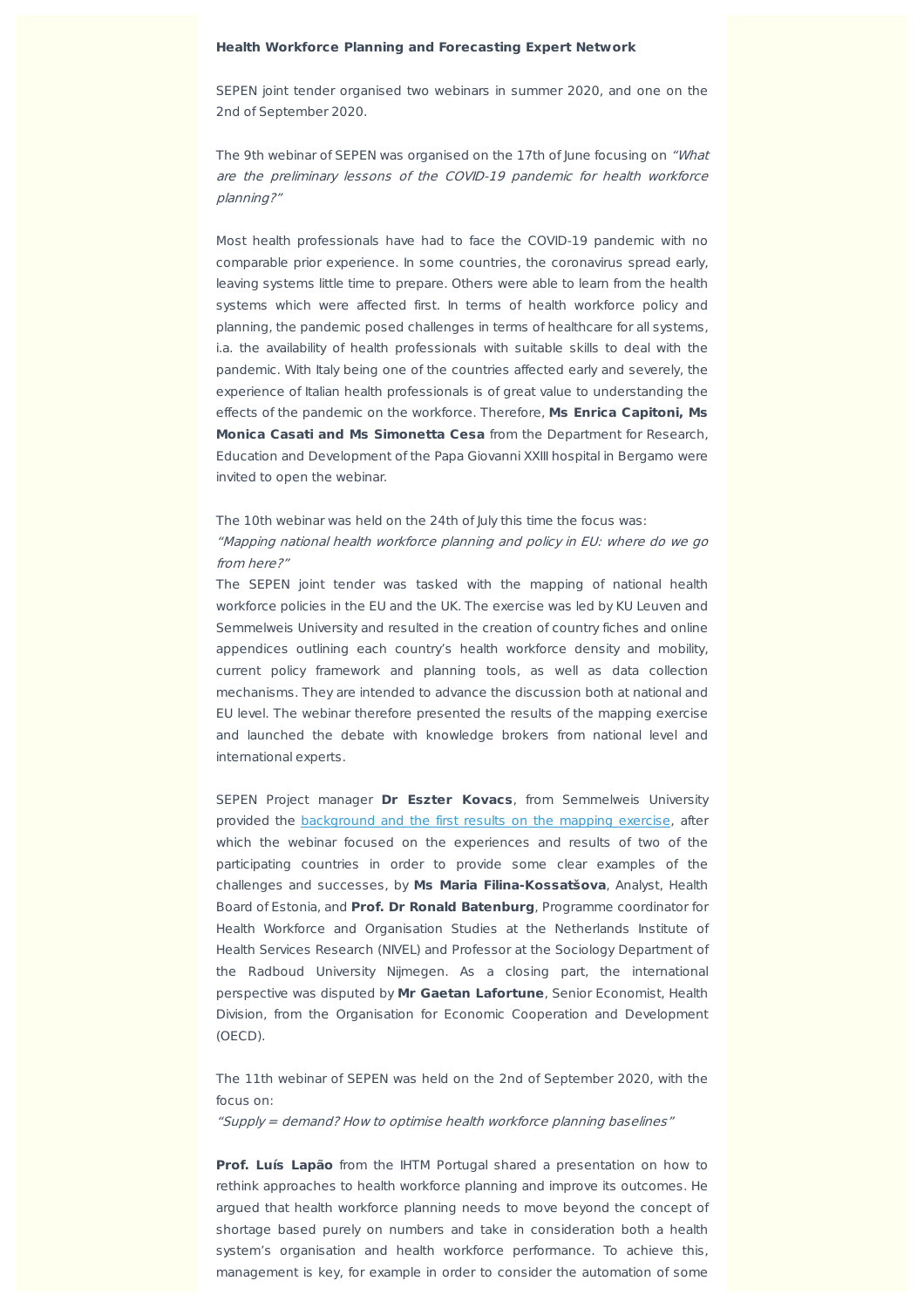part of the processes, to optimise the internal functioning of organisations and how professionals' time is spent. In specific, digital tools should be considered as a major influence factor in health workforce planning in the future.

**Mr Pieter-Jan Miermans**, who is a lead analyst-statistician for the workforce planning team at the Belgian Ministry of Public Health, presented the preliminary outcomes of a report on alternative approaches to health workforce planning. He introduced the current Belgian model, which draws on administrative databases for data on professionals, which alongside education data and population care consumption data is fed into a mathematical model.

Finally, **Dr Andrew Woodward**, provided workforce information and analysis to the Department of Health and Social Care, presented the UK's planning approach to supply model baselines. Electronic Staff Records which have almost 100% coverage provide granular data on a wide variety of factors, including stock and flow, as well as in-country mobility and can be linked to other data sets, with only few limitations. He explained that it seems that the model is more sensitive to some variables rather than others, therefore it may be helpful to segment those variables which are subject to special interest or future dynamic to achieve greater accuracy in the long-term.

If you have missed the webinars, short report and voice recording is available on our website under the title: Technical reports:

http://healthworkforce.eu/findings/

#### **SEPEN FAREWELL**

#### **CLOSING EVENT OF THE JOINT TENDER WILL BE HELD ON THE 28th OCTOBER 2020**

The final, closing event of the joint tender will be organised on the 28th of October 2020 starting at 13:00 and closing at 15:00 Brussels time. This special event will emphasise and release the important milestones and achievements of SEPEN.

The focus of this online event will be: "SEPEN and beyond: how can EU support Member States health workforce planning policies' contribute to healthier societies?"

To reflect on the conclusion of the SEPEN joint tender and offer a springboard for future EU health workforce policy actions, this final closing event offers a public platform to present the outcomes of SEPEN and to discuss HWF planning in the current policy context, including the COVID-19 pandemic. Special focus will be on the trends discussed by SEPEN in its activities e.g. in digital transformation, interprofessional collaboration, and mobility. Members of the SEPEN expert network representing e.g. national ministries and stakeholders as well as international organisations will carry out the dialogue and participants will have the opportunity for the last SEPEN exchange and look at opportunities for future EU level action on health workforce planning.

#### **Mapping HWF planning and policies in the European Union**

The mapping exercise of SEPEN was presented on the summer webinar. We are glad to announce that the report on the mapping study will be published together with an interactive webplatform in order to support readers to find the most relevant information. The link and the final report will be shared with the expert network in our SEPEN EU Health Workforce Network Update last edition soon.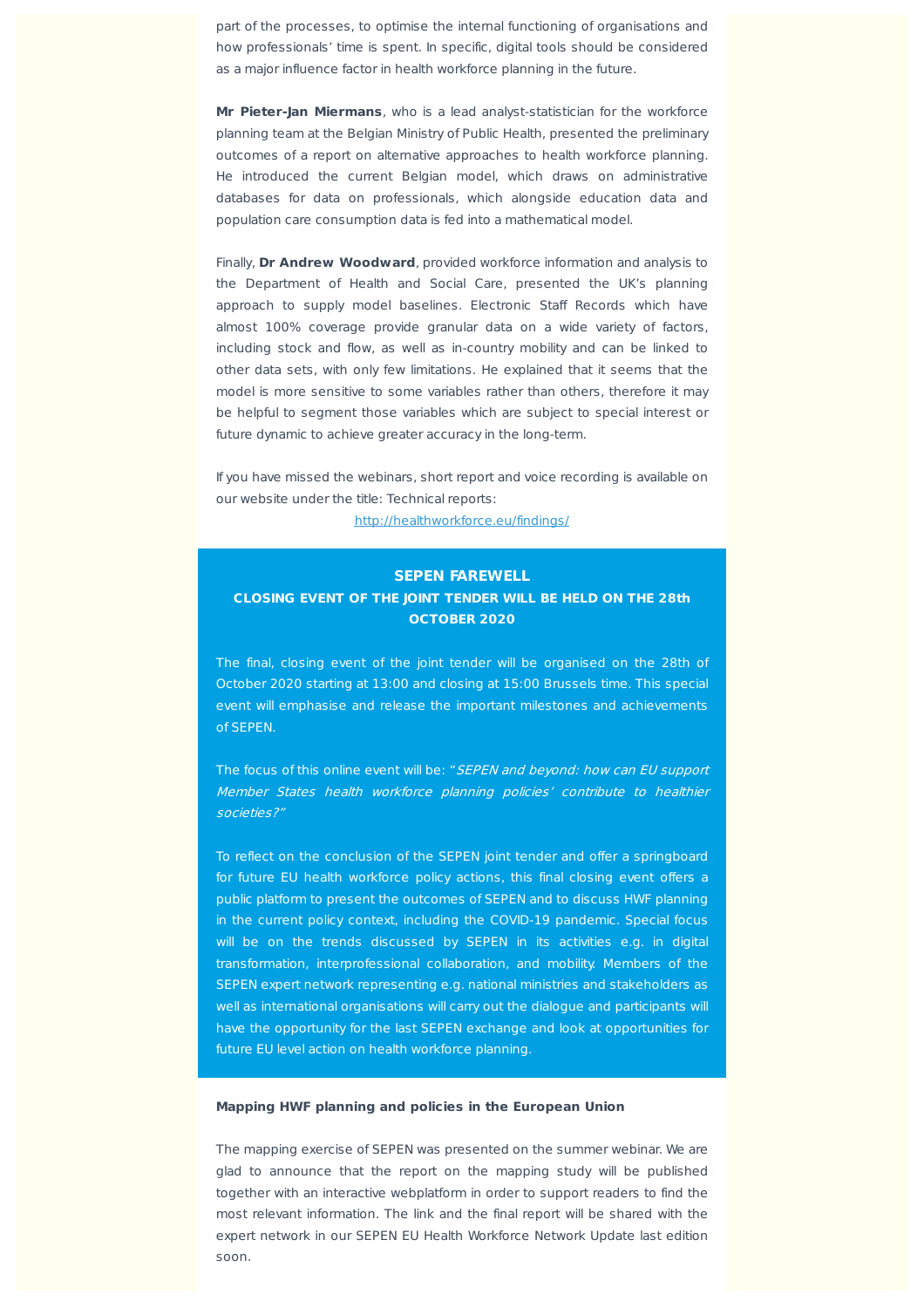#### **Workshops update**

The main focus of the fifth workshop was: "Digital Health. What Are the Implications for Supply, Demand, Monitoring and Organization of Health Workforce?"

Through interaction and discussion among invited experts - health workforce planners, eHealth experts, policy makers, health professionals' and patients' representatives – the aims of the final SEPEN workshop were:

- Present the emerging trends of the health workforce digital transformation by facilitating knowledge transfer and sharing Member State experiences from recent initiatives, and also informing on activities carried out by the main European networks and organizations;
- Discuss the main challenges and opportunities that digital transformation brings to health workforce planning from different perspectives:

-the policies needed to ensure a resilient health workforce that can facilitate and accompany this transformation;

-the necessary organisational changes that can make the most of the contribution of healthcare workers by exploiting their full potential while ensuring their safety, improving their working conditions and ensuring the motivational environment;

-the most appropriate health workforce planning and forecasting methods to anticipate the changes brought about by digital transformation and thus better inform policy makers;

Propose solutions and recommendations for the issues discussed during the workshop.

The first part of the three part series of the workshop took part on the 25th June 2020. On the 10th of September the joint tender carried out the second part of the 5th virtual workshop. The second part focused on how eHealth/mHealth can improve health workforce productivity, health workforce monitoring and health workforce planning and forecasting. The third and final part of the workshop on the 1st of October focused on health workforce demand and skills needed – both from professionals and citizens - in the digital ecosystem.

The report will be available on the website in the coming weeks.

#### **Tailored advice and guidance through exchange of expertise**

Due to the extension of SEPEN joint tender, tailored advise and guidance activity has been also prolonged.

This allowed SEPEN to discuss needs of more Member States and accept more support request from them. Among the first beneficiary of SEPEN assistance, more countries indicated interest for the expertise exchange of SEPEN. Experts identified the needs with the applicants in order to find the best option for the technical support.

In the first half of 2020, SEPEN successfully carried out the specific tailored expert exchange in Lithuania with a great success. The Latvian national exchange was also conducted with a very active contribution of the participating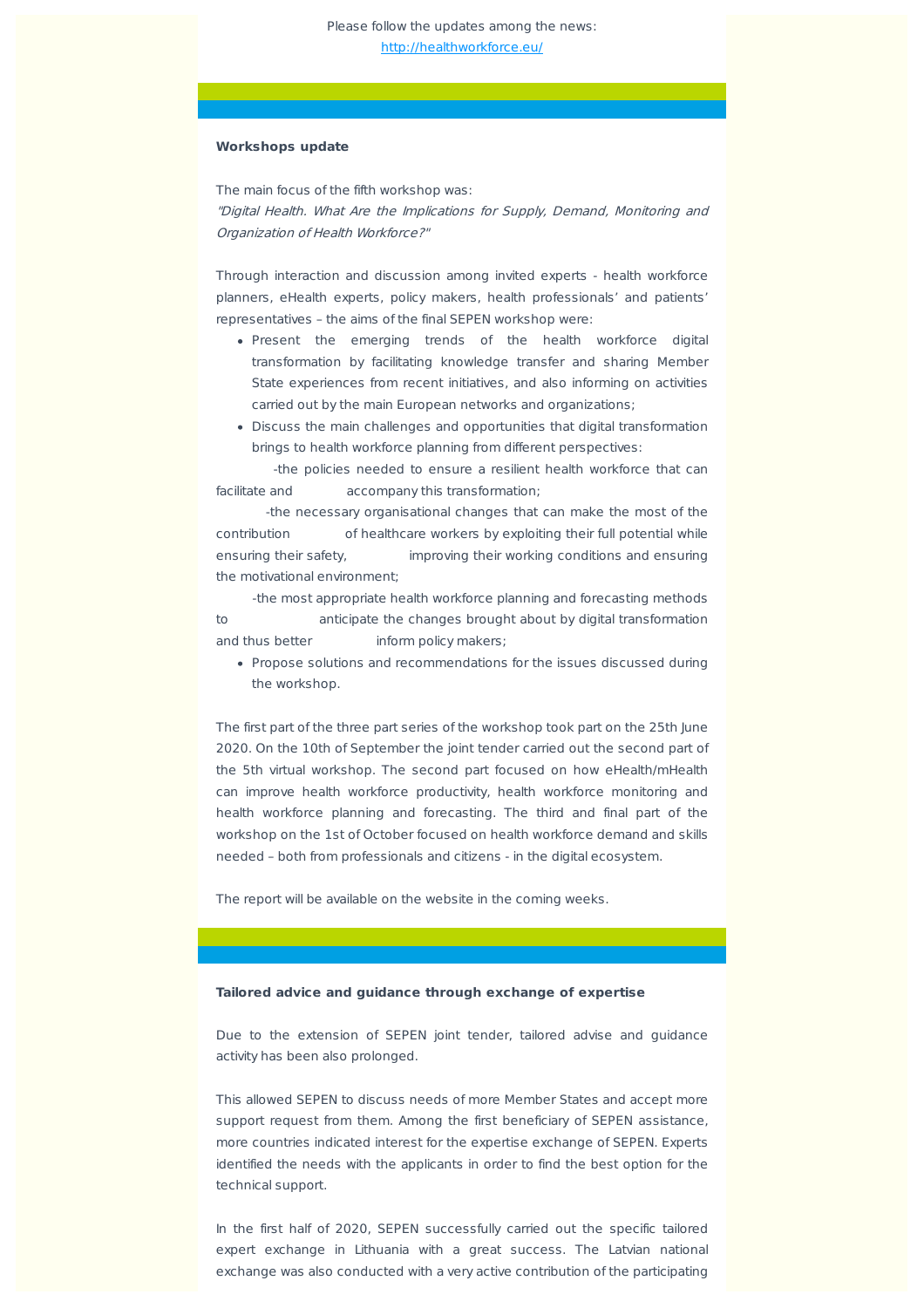stakeholders. Last but not least, the Estonian exchange is currently proceeding and this activity will be completed during the course of October. Due to the special circumstances caused by the COVID-19 pandemic, guidances are carried out currently online.

If you wish to read more about the interventions click: HERE

#### **International News and Events on Health Workforce**

**New Primary Health Partnership Models – Redesigning Health Systems During COVID-19 and Beyond Webinar, 7 October 2020, 11:30 AM in Universal Time UTC**

This webinar on 7 October 2020 will highlight and explore primary healthcare partnerships during and beyond COVID-19. It is organised by the HSG Private Sector in Health Thematic Working Group in collaboration with the Gates Ventures Exemplars in Global Health program.

The webinar will feature a panel of speakers, including from Singapore's Public Health Preparedness Clinics initiative, and the MomConnect initiative in South Africa.

The webinar is the third roundtable in a digital mutual learning series hosted by members of the Private Sector in Health Thematic Working Group of Health Systems Global, and follows two previous forums on Emerging New Health Partnerships and Managing New Health Partnerships.

For registration please, visit:

https://us02web.zoom.us/webinar/register/WN\_3LvNnpHNSii5gd\_6rPnfAg? fbclid=IwAR3Kxbygl7y9mrFV1k16ieIaVj6RIy3DsWg1V4VxYa2R-x6fIVgbS20XSAY

**16th World Congress on Public Health 2020 Public health for the future of humanity: analysis, advocacy and action**

**Online event, 12 – 16 October 2020**

The theme of the World Congress, Public Health for the Future of Humanity: Analysis, Advocacy, and Action, reflects our firm commitment that we, in the global public health community, have an obligation to respond to these new circumstances. We must make visible the threats to health, some of which are already emerging. We must challenge and hold to account those with the power to make a difference. And we must act, making real our commitment to health in all policies.

For more information please, visit: https://wcph2020.com/

## **Hearing of the expert panel on effective ways of investing in health Webinar, 20 October, 10-12 CET Brussels time**

The COVID-19 pandemic has put national health systems in Europe and elsewhere under immense pressure. In order to ensure the good quality and accessibility of health care provision in the European Union despite disruptions like COVID-19, we need to go beyond the immediate lessons learnt from the pandemic, and to look at how we can improve structures and organisation of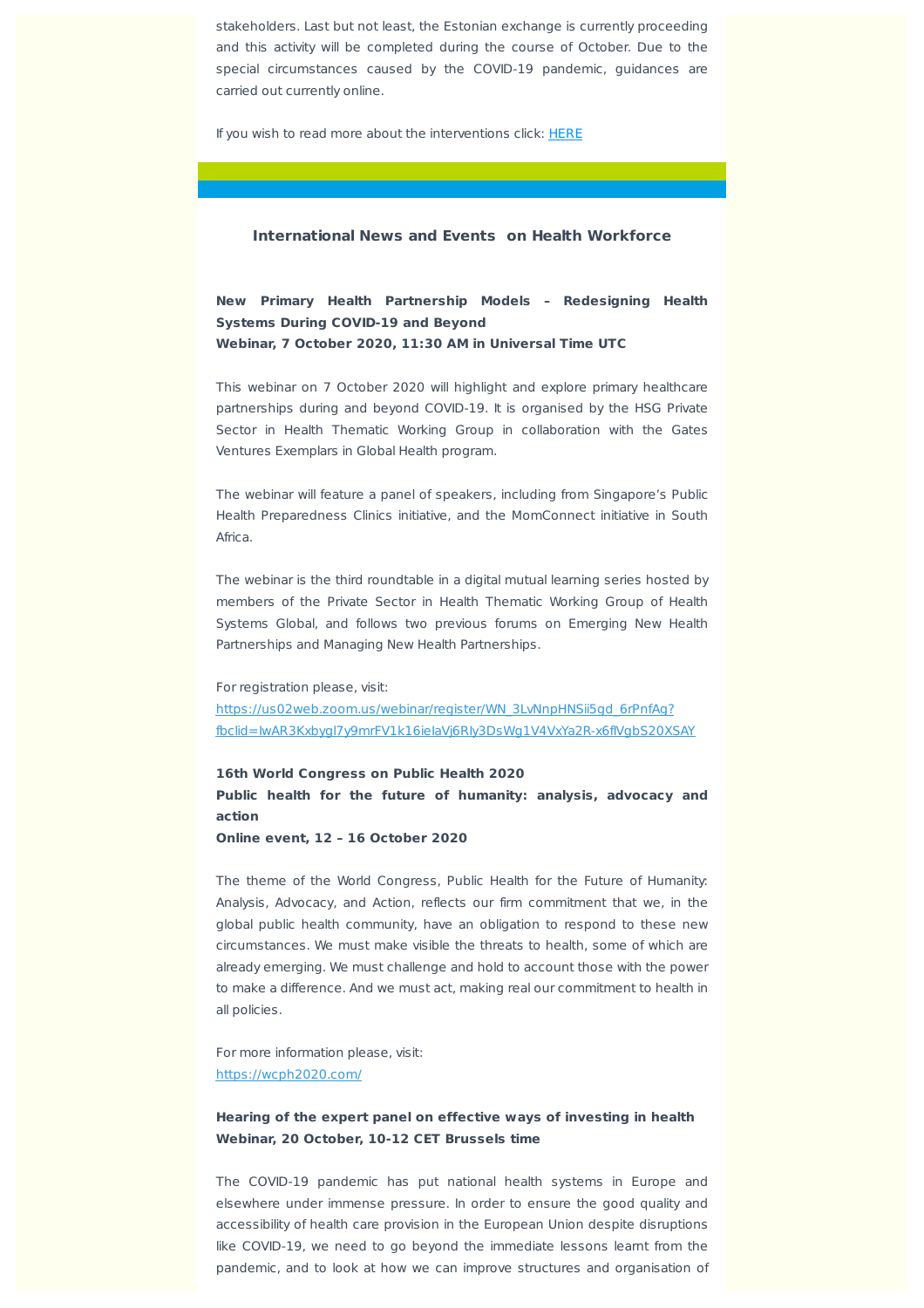health care in the longer term. We need to use this opportunity to transform health systems so that they are stronger and less vulnerable to similar shocks as well as other challenges in the future.

The aim of this hearing is to provide stakeholders with an opportunity to share their views on the draft opinion of the Expert Panel on the above-mentioned subject. The draft opinion will be available at the Expert Panel website prior to the hearing.

For more information please, visit: https://webgate.ec.europa.eu/hpf/item/item/28924

### **Mental health and our health and care workforce – WHO Europe Webinar series**

WHO/Europe is organising a three part webinar series which will explore HOW to implement mental health and psychosocial supports for our health and care workforce.

Part 1 was organised on the 24 September, with the focus on: Promoting and protecting the

mental well-being of the health and social care workforce; from self-care to dedicated support.

Part 2 topic: Employer practices and policies to support the well-being of the health and care workforce. The webinar will be held on: **22 October 2020, 11.00 – 12.30 CET**

Registration:

https://who.zoom.us/webinar/register/WN\_mm09VHl5R9GT\_RDhlyB93A

Part 3 topic: Engaging our communities in the well being of the health and care workforce.

The webinar will be held on: **19 November 2020, 9.30 – 11.00 CET** Registration: https://who.zoom.us/webinar/register/WN\_iTGiqzchTxSY97iHJP4tQ

# **EHMA 2020 Annual conference, Health management: realigning systems, contexts and players Online event, 17-19 November 2020**

European health systems are navigating through a period where challenges and opportunities have never been greater or starker. While public finances remain constrained, innovation in technology and evolution in therapeutic possibilities have reached unprecedented highs. And every day we get closer to full exploitation of opportunities given by big data, artificial intelligence and robotics.

The EHMA Annual Conference is the preeminent place for today's and tomorrow's healthcare leaders to share experiences, skills and competencies through interactive workshops and thought-provoking presentations

The Conference will provide an in-depth discussion of new and emerging models for health services, governance systems, management practices, and tools to aid in the future of healthcare.

For more information please, visit: https://ehmaconference.org/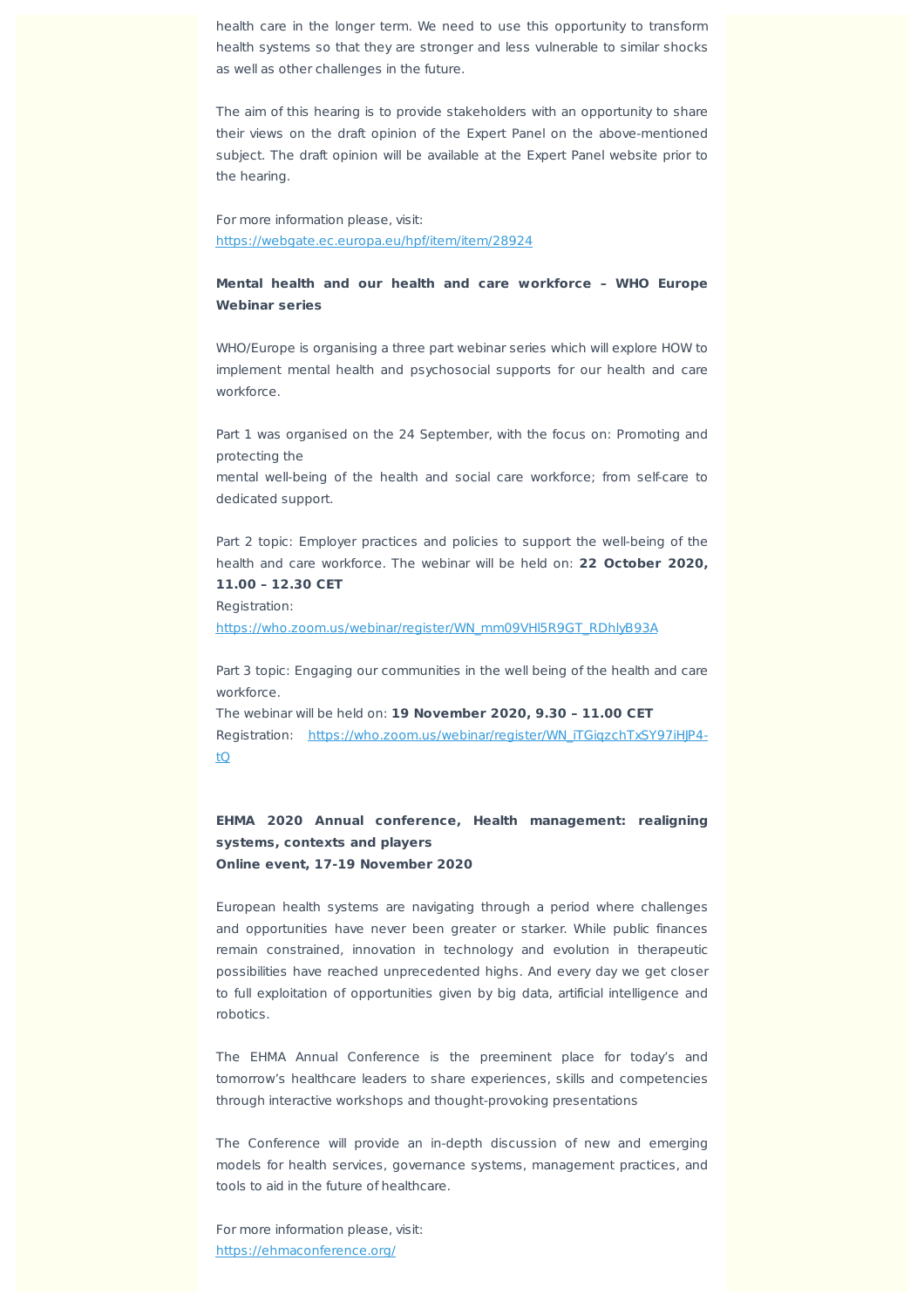# **3rd European Conference of Health Workforce Education & Research INHWE 2021 Online event, 7-8 January 2021**

The event will take place across multiple time zones (and be streamed live on YouTube) which will enable many members to attend. Hosted in collaboration with the RCSI Faculty of Nursing & Midwifery, the International Network for Health Workforce Education holds the conference to promote interdisciplinary cooperation and critical understanding of the latest research in the field of health workforce education, research, training and development. The event will bring together researchers, educators, trainers and policy makers from around the world.

The INHWE Virtual Conference of Health Education and Research allows participants to discuss the diverse possibilities and challenges of "Team Based Learning and Leadership" with international colleagues. The online event would welcome presentations adopting local, national and/or international perspectives on:

Teaching/Training: pedagogy, assessment methods, curricula, innovation, technology

Research: results from large-scale surveys, research projects, studies using innovative methods

Policy: new policy initiatives, future policy directions being pursued by governments and private/non-governmental organisations.

For more information please, visit: http://www.inhwe.org/inhwe-online-2021

## **Mental Health Promotion and Intervention in Occupational Settings Project funded by European Union's Horizon 2020 programme**

The project's primary aim is to improve mental health in the workplace by developing, implementing and evaluating a multilevel intervention targeting mental health difficulties in Small and Medium Enterprises (SMEs) in the construction, health and ICT sectors. The secondary aim is to reduce depression and suicidal behaviour.

The project brings together experts in mental health, suicide prevention, depression, stigma, implementation science, health economics and other interdisciplinary fields from Albania, Australia, Belgium, Denmark, Finland, Germany, Hungary, Ireland, Kosovo, the Netherlands, Spain, the United Kingdom and the USA.

For more information please, visit: https://www.mentuppproject.eu/

COVID-19 Health Systems Response Monitor (HSRM)

The HSRM has been designed in response to the COVID-19 outbreak to collect and organize up-to-date information on how countries are responding to the crisis. It focuses primarily on the responses of health systems but also captures wider public health initiatives. This is a joint undertaking of the WHO Regional Office for Europe, the European Commission, and the European Observatory on Health Systems and Policies.

The HSRM has a dedicated section for human resources and collects the relating policy measures in response to the COVID-19.

For more information please visit: